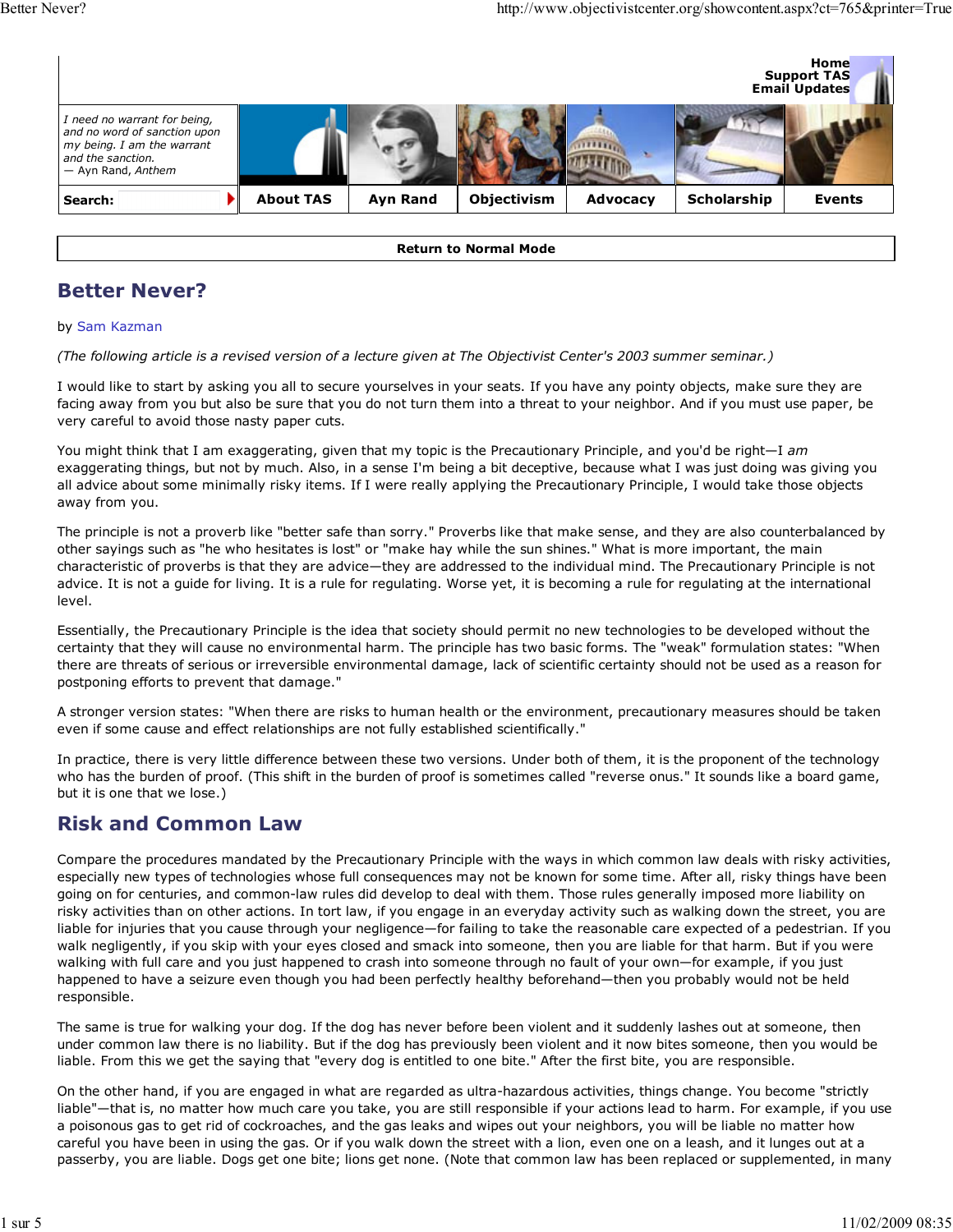areas, by legal codes. Many municipal codes today make dog owners responsible for even the first bite, and flatly prohibit owning a lion, let alone strolling with one.)

How should these situations be dealt with under an individual-rights approach? That they often involve the gray area of public property might muddle the analysis, but overall the result would probably be pretty much the same. You might have some disagreement over strict liability versus negligence, but those disputes would not make much difference in the long run. The basic principle is that you are liable for injuries that you cause.

But the Precautionary Principle has nothing to do with liability at all. It does not say that people engaged in risky activities are liable; it says that those activities will not be allowed in the first place. It seems to act like a preliminary injunction—you do not wait for injury to occur; instead, you go into court in advance and prevent the activity before it takes place.

But to get an injunction, you need to meet a high burden of proof. If it later turns out, after a full trial, that you are wrong, then you are responsible for any damage that the injunction itself might have caused. Getting an injunction from a court is both difficult and risky for the person seeking it. This makes sense—you have the possibility of preventing injuries (especially when such injuries cannot be remedied by compensation), but you also bear the risk if your case turns out to be meritless. In short, you had better have a very good reason for seeking that injunction.

Under the Precautionary Principle, however, there is no court involved. The state or some international agency itself imposes the injunction, while the technological innovator has the burden of arguing against it.

#### A Radiological Detour

This raises an interesting side question, almost epistemological in nature: How should we handle totally new activities, things that have never been done before? It is possible that if you do something totally new you might unleash some new set of energies that wreacks havoc on outsiders. What should we do about this possibility?

History can be useful here. In the late 1800s, as the electromagnetic spectrum and the phenomenon of radiation began to be investigated, some bad things happened. In 1895, X-rays were discovered, followed by uranium salts and radiation. Marie and Pierre Curie discovered radium and polonium; they worked with pitchblende, a common ore, refining it and ending up with something that glowed in the dark. They invited friends over to see it and gave away samples in vials. It was a sensation.

Decades later Marie Curie died of leukemia, very possibly due to her work. It is likely that some of her friends suffered as well.

Under the Precautionary Principle, all this work would have been stopped at the outset until we had full knowledge of radiation's effects. This means that it would probably still be halted, because even today we do not know everything about it. And yet X-rays have proven to be incredibly beneficial, in uses ranging from medicine to metallurgy. Similarly, we had huge debates a decade ago over whether power lines cause cancer in children. Utilities spent huge sums to allay fears before it finally became clear that there was no hazard. A strict application of the principle would have shut down most electrical transmission lines.

To stop technologies in their infancy may well mean stopping them dead. Given that so much of human survival and flourishing depends on new technologies, stopping technology means curtailing civilization.

Under common law, there is a very high burden to obtain an injunction; under the Precautionary Principle, there is none—the burden is on those who want to act. Moreover, the principle is not a judicial rule. In courts there are procedures and evidentiary rules. The Precautionary Principle is a political rule; more precisely, if you are at all cynical about government, it is an international cover for more expansive regulation.

# A Brief Chronology

The Precautionary Principle first appeared in the late 1970s in Germany as part of an environmental protection campaign. It was called "vorsorgeprinzip," foresight planning. In 1985, it was utilized by the European Commission to ban the use of growthpromoting hormones in agriculture. The principle made its first appearance in international law two years later, as part of an international agreement to protect the North Sea from toxic discharges.

In 1992, the United Nations Conference on Environment and Development (the "Earth Summit") produced the Rio Declaration on Environment and Development, which set forth the "weak" version of the principle. On its face, that version does not mandate the prevention of environmental degradation; it only states that such prevention should not be postponed due to lack of full certainty regarding cause-and-effect. Nonetheless, some environmentalists have interpreted it as dispensing with even a "suggestive demonstration" of harm. The principle is also incorporated into the Treaty on the European Union and underlies the Cartagena Protocol on Biosafety and the Kyoto Protocol to the United Nations Framework Convention on Climate Change.

Closer to home, last June San Francisco became the first American city formally to adopt the principle. In the words of the San Francisco Chronicle: "Rather than asking 'How much harm is allowable?' it forces us to consider, 'How little harm is possible?'" (June 19, 2003).

#### The Politics of Precaution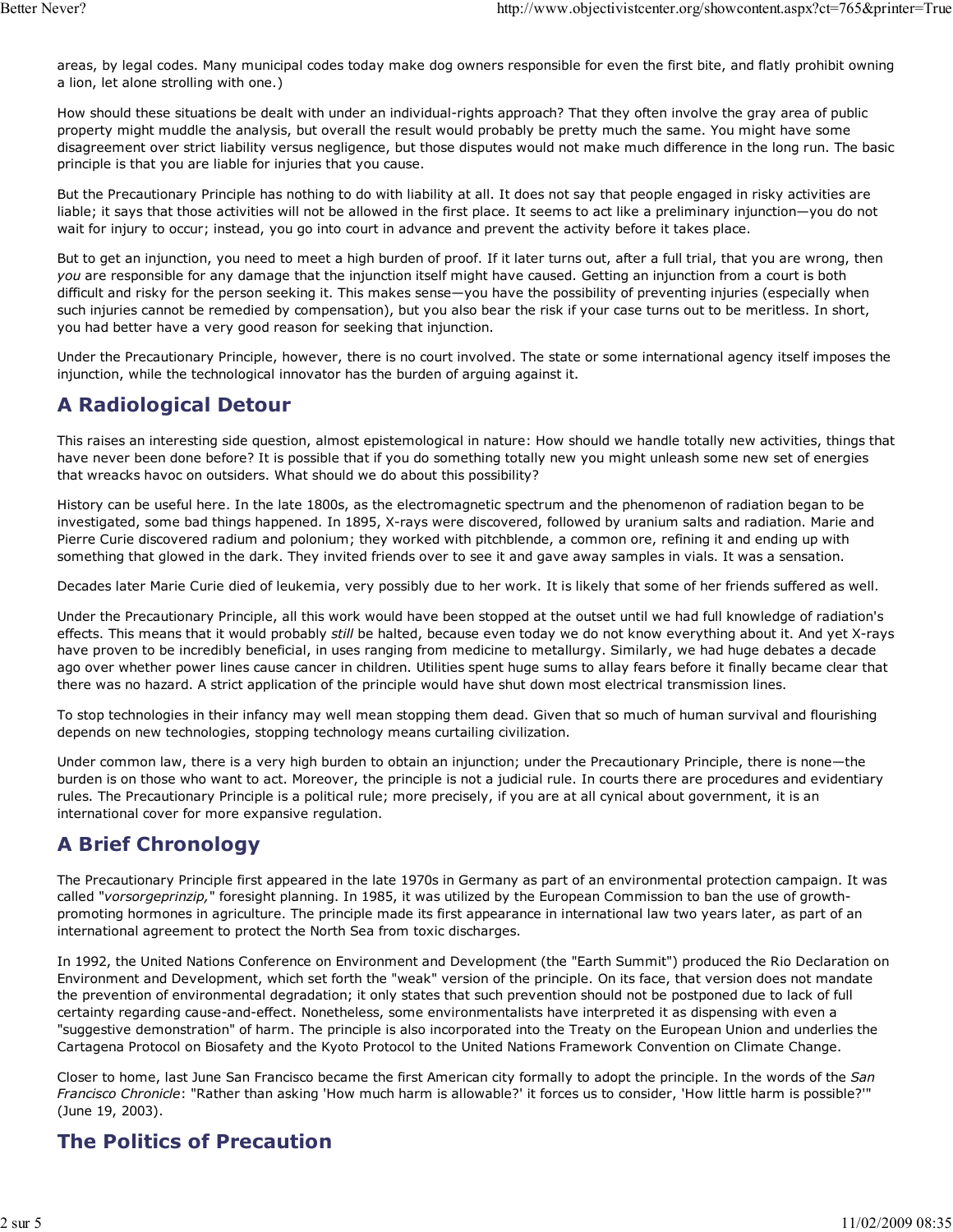By stymieing innovation, the Precautionary Principle essentially protects the status quo. But the status quo is already incredibly well protected. Think of it from a business perspective: if you are developing a new product or technology, you face a huge uphill battle. The entities that you will be going up against—existing manufacturers, their employees, their distributors and retail outlets—all have a strong interest in keeping you out of the market, and they probably have huge political clout as well. What do you have? Yourself, your idea, your backers, and that's it. The consumers you will be serving in the future don't even know about your plans, let alone enjoy your products; they are not about to take to the streets, or their phones, to support you. Such incredibly popular technologies as VCRs and the Internet could easily have been killed in their infancy by various legislative proposals, and the consumers who now embrace them would have been totally ignorant of what they might have lost.

In his 1845 "The Petition of the Candlemakers," Fredéric Bastiat presented a fable about an appeal to the French legislature by candlestick producers, lantern makers, and kerosene bottlers, all protesting the unfair competition they faced from an incredibly cheap source of light—the sun. The sun was unfairly dumping its product, and these honest citizens simply had no way to compete; their only hope was that the government would force heavy drapes on the people. Their petition failed.

Under the Precautionary Principle, however, that petition might have had a pretty good chance of success, especially if the sun had not yet started to shine and people did not know what they were about to be deprived of.

This is how the politics of the status quo is so greatly skewed by special-interest groups. But there is something else at work here as well—the Precautionary Principle causes a skewing of outlook. When you are concerned with future technological risks, you tend to ignore existing natural risks. When you are focused on what might happen, you are distracted from what actually is occurring.

It is for this reason that controversies over the risks of new medicines often overshadow the risks of the diseases that they're intended to treat. Technological advancement may well pose risks, but so does technological stagnation. In that sense, the Precautionary Principle itself is an incredibly risky proposition.

### The Principle at Work

The Precautionary Principle is hardly a household term (except perhaps in Brussels and Washington, D.C.). Nonetheless, it is already being invoked in many major regulatory battles.

Biotech Foods: No one has ever been injured by a genetically modified (GM) food. GM crops require less land and fewer insecticides; they can be grown more intensively and more cheaply. This past May the Royal Society of Britain declared that GM foods pose no new risk—a conclusion shared by the French Academy of Sciences. Nonetheless, the European Union bans them. The alleged purpose of the ban is concern for public safety, but in fact there are huge European agricultural interests at work here as well, propelled by a belief that biotechnology would make American agriculture an even more formidable competitor.

(By the way, you do not have to trust GM foods to oppose a ban on them; you do not even need laws mandating their labeling. Markets are clearly capable of providing certain information about food to people who desire it. Millions of people buy only kosher food, and they are able to do so despite the absence of laws compelling the labeling of un-kosher foods. Kosher food companies have developed to meet this market demand, and they function despite the absence of government standards on this issue, although they are obviously subject to laws regarding fraudulent advertising. In the same way, companies specializing in non-GM foods could satisfy consumers who wish to avoid GM items.)

Global Warming: The popular view of the global-warming issue is that the science is clear—we face a climatic crisis due to man-made increases in CO2 levels. In fact, there is growing dispute over this, as the computer models underlying the doomsday predictions prove increasingly off-track. This past winter three of the Great Lakes froze entirely for the first time in recorded history. This does not disprove the global-warming threat, but you probably did not read about it in the national press. On the other hand, if three frozen Great Lakes had suddenly thawed, you can imagine the headlines.

Limiting CO2 emissions to supposedly avert global warming would require severe restrictions on energy use. Such restrictions, however, would carry massive costs, as documented in such books as Bjørn Lomborg's The Skeptical Environmentalist. (Lomborg does not question global-warming science but nonetheless concludes that the proposed restrictions are incredibly wasteful.) While the Precautionary Principle is commonly invoked to support such energy restrictions, it is rarely applied to force consideration of the harm that those restrictions would cause.

Synthetic Chemicals: Man-made chemicals have long been under attack, but in recent years the focus of those attacks has shifted to their total removal from society. One current campaign has "zero discharge" as its goal; rather than bother with analyzing the risks of specific chemical discharges, let's simply phase those discharges out altogether. The "Clean Production" campaign goes even further, arguing that "we must address all phases of the life-cycle of a product or process to minimize risk"—an approach that would inject government into just about every conceivable stage of product development, from design to production to marketing to refuse collection. In Massachusetts there is a "Toxic Use Reduction Act," under which companies commit to reduce their use of toxic chemicals by 50 percent.

From an individual-rights perspective, the issue is not discharge or use; it is who bears the harm that a chemical might cause. The key issue is where the stuff stays. Imagine that I have a filthy production process, but that I manage to contain and store all the dangerous residues that I create. I don't harm any outsiders and I don't violate anyone else's rights, yet under the "Clean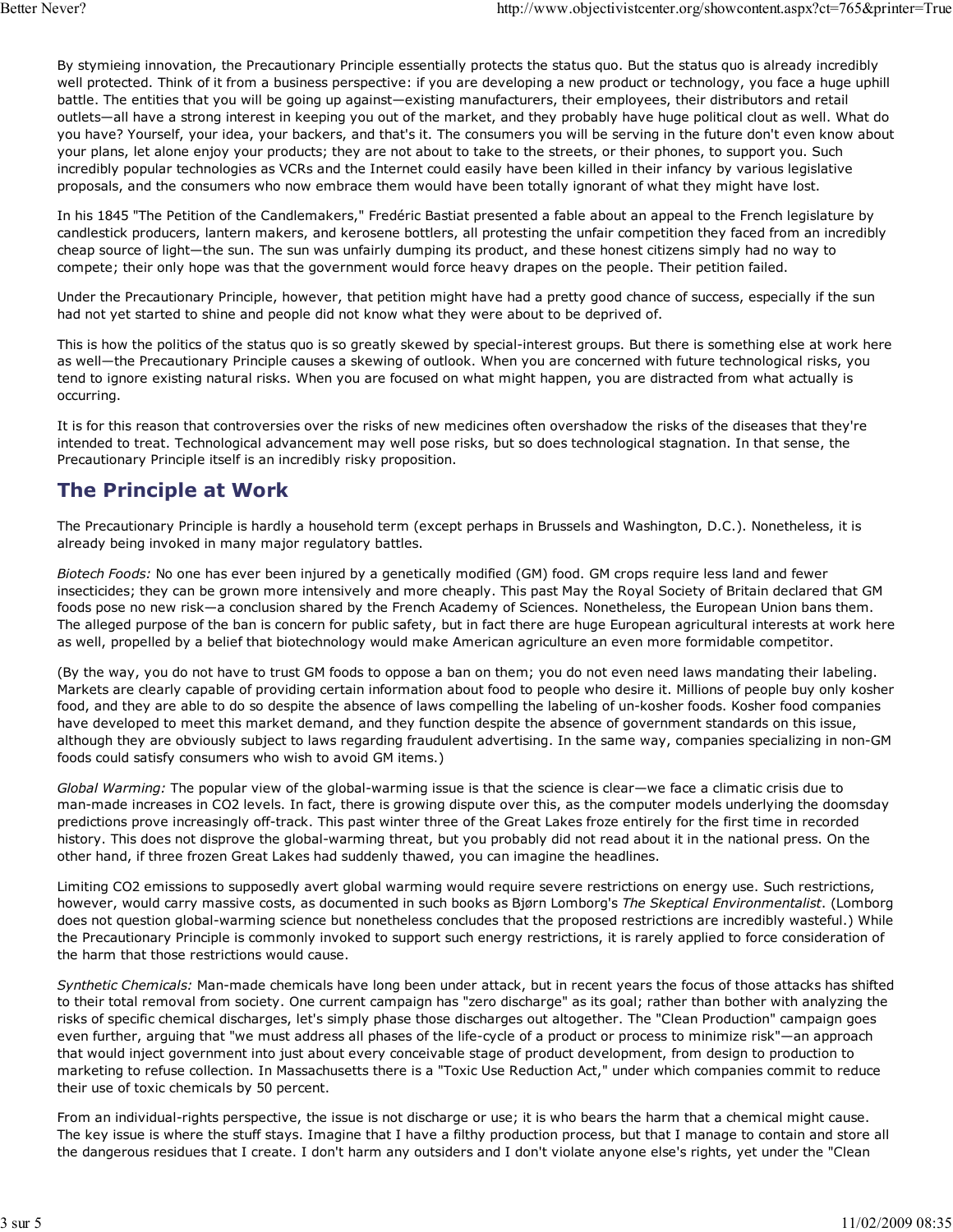Production" approach I am penalized as severely as someone pumping those residues into public water or air.

A baby emits noxious substances all the time, but the key issues are whether it is diapered and whose lap it is sitting on—a proud parent or an unwilling stranger. The proper way to deal with pollution is not through production mandates but through the principle that the polluter pays for any damage inflicted.

Lastly, the Precautionary Principle's skewing of outlook that I mentioned previously takes on a particularly insidious form here. As Bruce Ames, a leading biochemist at the University of California, Berkeley, has pointed out, the vast majority of the chemicals to which we are exposed are natural chemicals, and yet it is synthetic chemicals that receive almost all the attention.

This discrepancy has no basis in science. Every substance is poisonous at some level. The real issue is not whether something is natural or synthetic, but whether humans are exposed to it in dangerous amounts. Coffee, according to Ames, contains over one thousand known chemicals, of which only twenty-two have been tested for carcinogenicity in lab animals. Of those twenty-two, seventeen proved positive. But epidemiological data show no association between coffee consumption and cancer.

# Baptists and Bootleggers

Clemson University economist Bruce Yandle has developed a useful framework for looking at how moneyed interests can team up with public-interest groups to advance a political agenda. After Prohibition ended, bootleggers wanted alcohol to remain illegal since legalization would have ended their lucrative occupation. But the bootleggers' arguments did not carry much policy weight. Anti-alcohol Baptists, on the other hand, had some very weighty arguments. When Baptists and bootleggers joined forces (with the latter sometimes funding the former), they did very well.

In the global-warming controversy the environmentalists are the Baptists, while the countries and companies that stand to profit from restrictions on carbon-based fuels are the bootleggers. Enron, for example, owned natural-gas pipelines, which would flourish under coal and oil restrictions; it also established a major brokerage to buy and sell CO2-emissions permits. Certain corn growers stand to similarly benefit because, unlike fossil fuels, agriculturally produced ethanol would be exempt from the Kyoto Protocol's restrictions. (These corn growers already receive massive federal subsidies in the name of environmentalism, but don't think of this as a family-farmer program—about half of those subsidies go to the Archer Daniels Midland company.)

# Putting the Principle to the Test

If the Precautionary Principle were truly a tool for averting risks, we would see its advocates applying it to government agencies as well as private parties, and with no regard for political correctness. In practice, however, the Precautionary Principle is used largely, if not exclusively, to promote a statist, anti-technology agenda. Consider the risks created by government regulation that seem to have entirely escaped the attention of the principle's advocates:

Space Shuttle Disasters: The 1986 Challenger explosion was largely blamed on an O-ring failure due to a low-temperature launch. But there is some evidence that this failure was related to a change in the type of putty used to seal the O-ring joints—a change that can be traced to the federal ban on asbestos in consumer products. In the recent Columbia disaster, there are claims that the incidence of foam breaking off at launch from the shuttle's fuel tanks greatly increased after NASA switched to a more "environmentally friendly" type of foam. Neither of these issues, however, has received the attention it merits.

Malaria and the DDT Ban: There are currently about 300 million cases of malaria annually, and more than 1 million deaths. The disease could be drastically reduced through inexpensive, minimal applications of the banned chemical DDT. When South Africa began to use DDT in this manner in 1990, over worldwide environmentalist protests, it succeeded in reducing malaria cases by 90 percent in certain areas. Despite its human toll, however, the DDT ban remains largely sacrosanct.

Federal Fuel-Economy Standards: In 2001, a National Academy of Sciences study found that government fuel-economy standards, while saving energy, were increasing traffic fatalities. The standards were discouraging the production of larger, heavier vehicles. This reduced vehicle-mass led to reduced crashworthiness, according to the study, and the downsizing contributed to about 2,000 deaths per year—a huge toll, given that these regulations have been in effect for over two decades. The academy's findings, however, were largely ignored in the press, and environmentalists continue to push for even more stringent (and therefore more lethal) standards. If these standards were a privately produced product rather than a government regulation, they would have been banned overnight.

# Precaution and Prometheus

The late sociologist Aaron Wildavsky observed that we are the wealthiest, healthiest society in human history, and yet we have become scared to death of practically everything—our air, our food, our water.

The Precautionary Principle epitomizes this fear. It's hard to conceive of any technology that would pass muster under it. But rather than bemoan the principle's existence, maybe we should celebrate the fact that it did not appear earlier in human history.

Or did it? As the Competitive Enterprise Institute's Fred Smith points out, the Greek legend of Prometheus can be viewed as illustrating the Precautionary Principle. After stealing fire from the gods and giving it to man, Prometheus was punished by being chained to a cliff, where eagles pecked at his liver for eternity. After all, despite its usefulness, fire is an incredibly dangerous